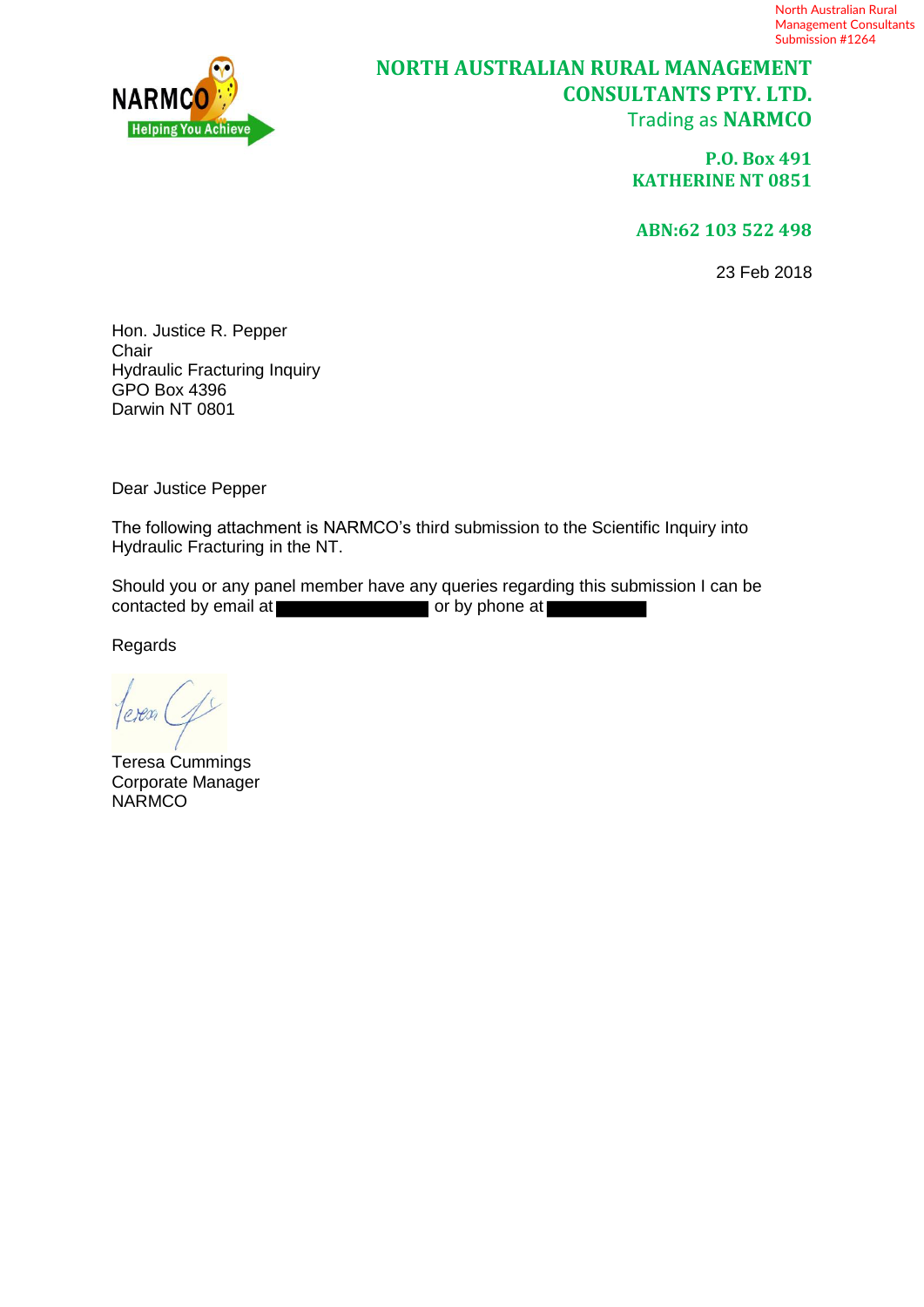# **2 nd Submission to the Scientific Inquiry into Hydraulic Fracturing in the NT.**

In response to the Draft final report, the following view are offered.

#### *Recommendation 14.7*

*That the Government consider implementing a mandatory minimum compensation scheme payable to Pastoral Lessees for all onshore shale gas production on their Pastoral Lease. Compensation should be by reference to the number of wells drilled on the Pastoral Lease and the area of land cleared and rendered unavailable to the Pastoral Lessee.*

In terms of Recommendations 14.7 it is reasonable to be compensated at a fair commercial rate for direct impact on a Pastoral operation.

In terms of expediting Land Access Agreements, there is merit in having a minimum and maximum range of compensation parameters for the infrastructure and operational impacts. Both Pastoralist and Gas Companies can commence their negotiations within these parameters. Having thresholds reduces incidences of either party having extreme, potentially untenable positions at the commencement of Land Access negotiations.

For Pastoralists who are not skilled or knowledgeable in compensation negotiations it gives them some guidance and protection against a more skilled gas company. Should a Pastoralist attempt to gouge a gas company either for unreasonable personal gain or to delay developments, then the upper threshold would limit their capacity to do either.

#### **Recommendation 14.8**

## *That the Government consider whether a royalty payment scheme should be implemented to compensate Pastoral Lessees for all new petroleum fields brought into production.*

It is not acceptable that Pastoralist be compensated by a Royalty of any form. There are a number of reasons why this would be a bad policy decision and would create detrimental, unintended consequences.

The reasons include but not limited to:

- **1.** Pastoralist lease the land, they don't own it.
- **2.** They sign a lease knowing that the Territory retains the rights to minerals.
- **3.** Land Access Agreements are intended to compensate for minimal impact. No justification to compensate additionally with royalties.
- **4.** Precedent set for Pastoralist to demand compensated for all other activities that can legally occur within their lease.
- **5.** NT Govt and its citizens need the royalty revenue far more critically that any pastoralist, including the 26% of international owners and the large % of National companies who own pastoral leases in the NT.

#### **1 Pastoralists lease the land they don't own it.**

It is not commonly understood across the NT that NT Pastoralists don't own the land. Rather Pastoralists lease the land, which ultimately belongs to the Crown, and in doing so they pay a rental payment to the NT Govt for this land. Many people are surprised when they learn the land is leased and ultimately owned by the Crown. In general discussion we have been having with people who are unaware the land is lease, once people begin to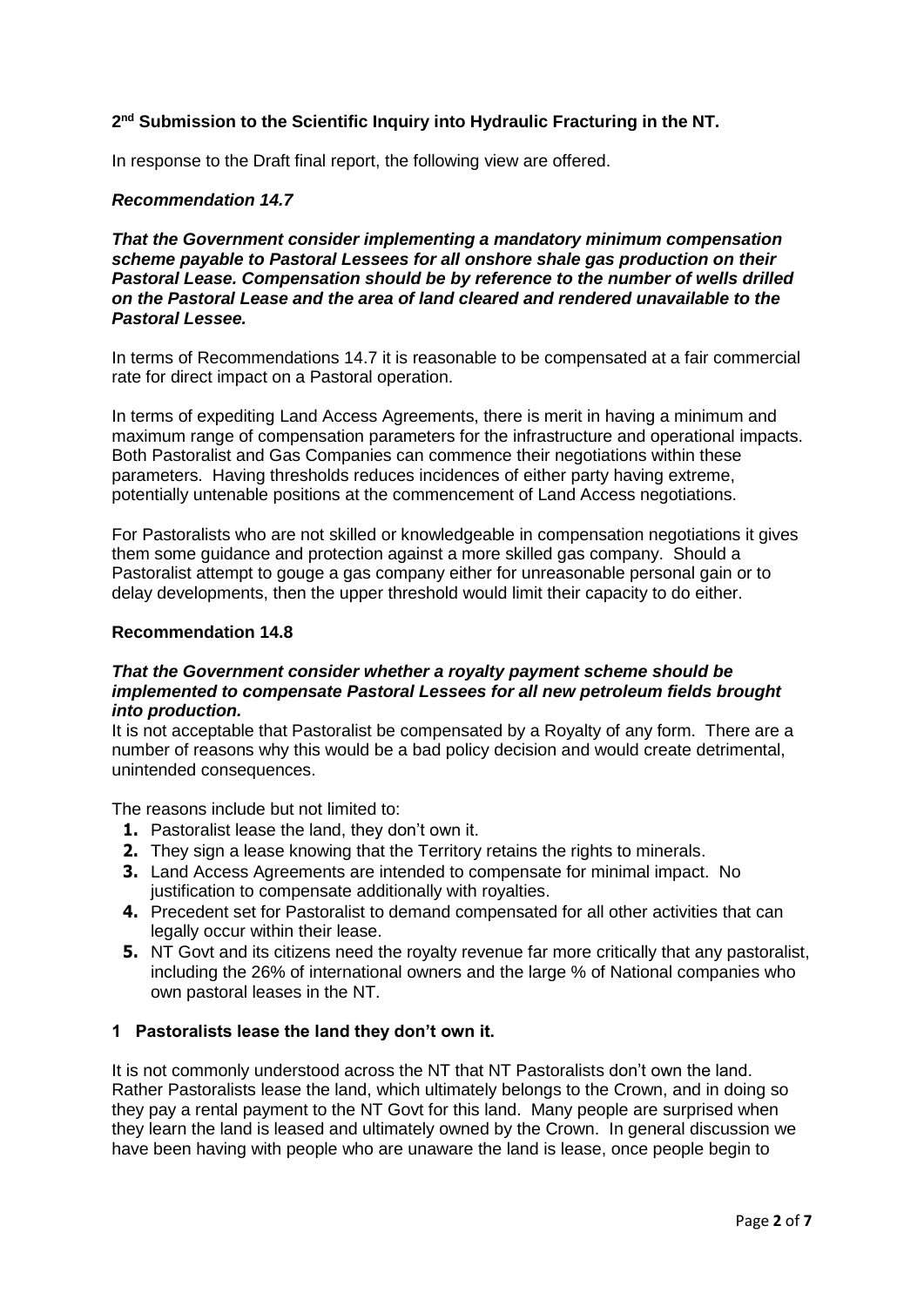understand the land is leased, they form firm views that Pastoralist should not gain a royalty from land they only lease.

There are 224 pastoral leases. The NT Govt only collects \$5m per annum from these leases. That's an average of \$22k per year per lease. Pastoralist do not incur a significant or huge rental impost for their leases. In terms of operational expenditure, the lease payment amount to a minor expense.

There is no justification for trying to create a parity with Aboriginal Land Trusts or freehold land. The land tenures are significantly different as are the benefits of each tenure.

## **2 Pastoralists sign a lease fully aware that the Territory retains the rights to minerals.**

When Pastoralists enter into Pastoral Lease agreement, they are very aware that they have no legal tenure to the minerals or timber resources.

The NT Pastoral Land Act section 38 clause (b) and (n) spells this out. *38 Conditions of pastoral leases* 38 (b) *states that a reservation of all minerals in or on the leased land will remain with the Territory.* And similarly 38 (k) states that it is a *condition that there is a reservation of all timber*.

So when a Pastoralists obtains a pastoral lease, they know up front that those resources are not theirs.

We are not aware of any legal basis for giving a Pastoral leaseholder a gas royalty entitlement. Nor am I aware of any reasons to justify this recommendation, that is in the interest of Territorians, or the Crown.

Despite Pastoralists have requested or demanded they get a gas royalty, there is no justification for recommending a royalty be given, particularly when Land Use Agreements are in place.

#### **3 Land Access Agreements allow adequate compensate for disturbance**.

Land Access Agreement, negotiated between a Gas company and a Pastoralist, provides the Pastoralist with an opportunity to be adequately compensated for direct operational and capital impacts. The compensation should be related on

As mentioned in the Recommendation 14.7, there is merit in providing some parameters around the upper and lower thresholds of compensation so as to create some equity around the compensation and to reduce the likelihood of a Pastoralist being undercompensated. A compensation formula should provide for less compensation to be paid where disturbance is occurring in areas of un/under developed land.

The gas footprint is very minimal overall. Typically the footprint is 2km2 pads in exploration, which occurs over a short period and 200m2 pad in production. For many pastoral properties the areas around each watering point that is degraded to the point that it is no longer grass producing, can cover an area larger than a well pad in production.

In the draft final report there is mention that in a gale sized development scenario will use .03% of Pastoral Land. That is minor impact and does not warrant a royalty payment in addition to Land Access Agreements to compensate.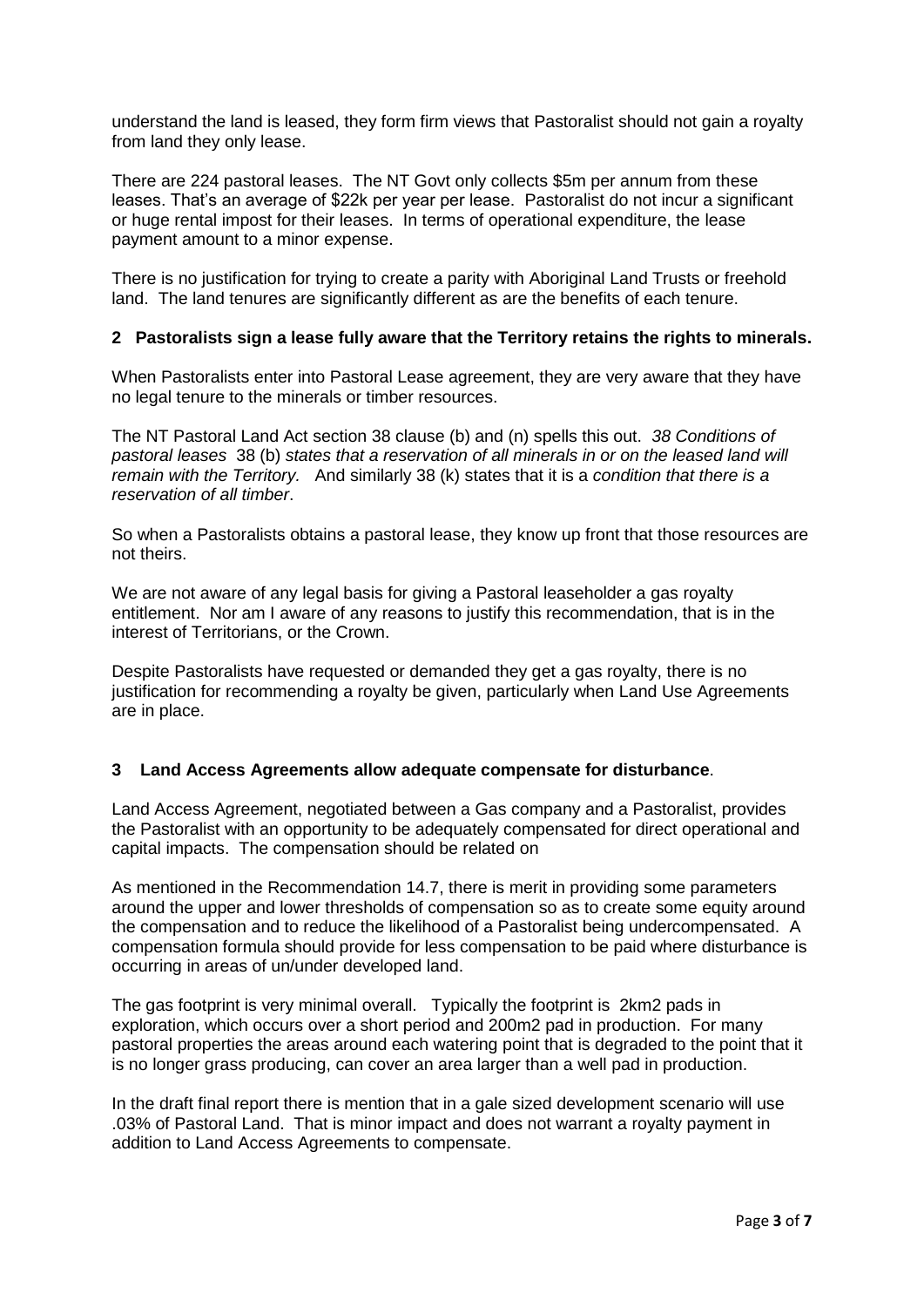NTCA has indicated that approx. 45-50% of Pastoral Land in the Barkly region is undeveloped. Similar levels apply across the NT. So there is plenty of room for both industries to co-exist without Pastoralists needing a royalty payment for disruption.

## **4 Precedent set for Pastoralist to demand compensated for all other activities that can legally occur within the Pastoral Lease.**

When Pastoralists enter into Pastoral Lease agreement, they are very aware that a number of groups of people can access a Pastoral Lease. The NT Pastoral Land Act spells this out. The Act indicates that

- the Minister and or his appointees have 38*(a) a reservation of a right of entry and inspection;*
- Native Title holders have a right of access as subsection 38*(n) is a reservation in favour of the Aboriginal inhabitants of the Territory;*
- Section 79 indicates that the general public has a right of Access to waterways that are (a) *perennial natural water (including the sea) on or surrounded by pastoral land;* or (b) *land within the prescribed distance of those waters*.
- Section 81 indicates that the general public has a right of access to features of public interest that have been Gazetted by the Minister.
- Section 84 indicates that the general public or businesses, having been licenced by the Minister, may enter the nominated pastoral lease and to take from the land: *(a) live or dead naturally grown timber or wood;*

*(b) stone, shell, sand, gravel, clay, or earth, not being or supposed to be metalliferous;* 

*(c) salt;* 

*(d) seaweed;* 

*(e) bark; or* 

*(f) any other substance or article, reserved to, or otherwise the property of, the Territory*.

• In addition people and businesses approved for mining activity and timber harvesting have access to the land.

To recommend a royalty entitlement to Pastoralists who only lease their land, will have far reaching negative implications well into the future.

If Pastoralists were to be given an entitlement to receive a gas royalty, it creates a precedent for Pastoralists to develop the belief that they must be compensated for all other activities that can legally occur within their lease, eg timber harvesting, extractive gravels. Similarly Pastoralists could demand a royalty or significant compensation from the general public or Native Title holders who have a right to access a Pastoral Lease for specific purposes.

Some of the businesses that can legally access a Pastoral Lease are quite small operations; Indigenous people collecting timber for didgeridoo making, small sand quarriers, gem fossickers and the like. Any royalty impost could make these operations unviable.

Investment funds for hard ore mining can be difficult to secure. Even more so for green field developments. If a pastoral lease royalty were also imposed on mining companies in addition to royalty paid to the NT Govt, it would have real potential to make projects unviable and create another barrier to investment attraction.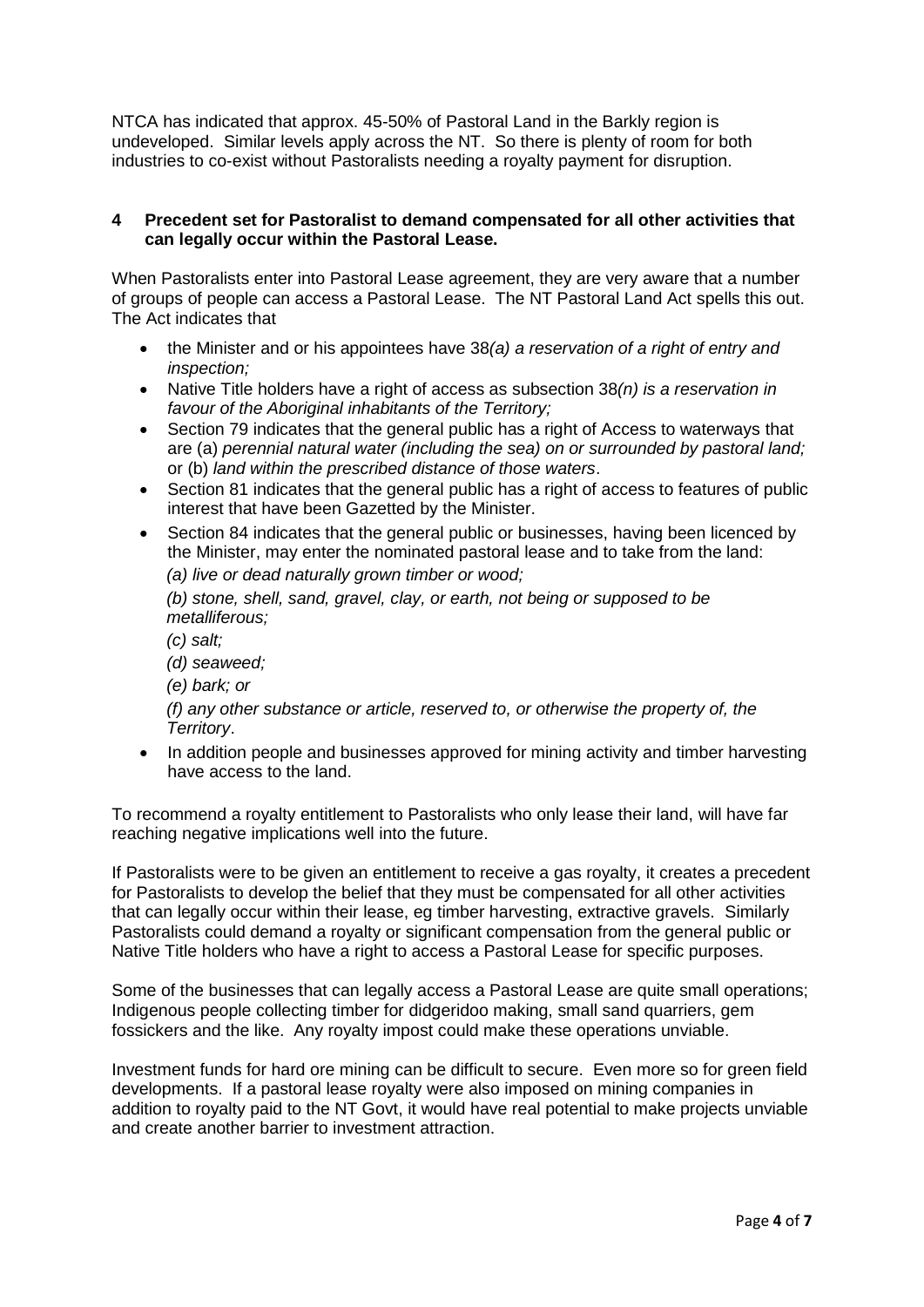## **5 NT Govt and its citizens need the royalty revenue far more critically that any Pastoralists.**

As is widely known, the NT economy does not produce sufficient revenue to fund the basic needs of Territorians. The NT has a high portion of Indigenous people who are considered disadvantaged and in need of considerable additional financial support. Our public infrastructure is under developed. Many indicators of a flourishing, sustainable society have yet to be realised in the NT. More recent reductions in GST revenue has exacerbated this situation.

As an ultimate Welfare State it is critical that the NT receive every dollar of royalty revenue it can from an onshore Natural Gas industry.

Of the 224 pastoral leases, approx 26% of Pastoral Lease holders are international companies. An estimated 40-50% are national companies or family holdings based interstate. So the minority of leases appear to be NT owned and operated.

. We should not be encouraging nor enabling this critically needed revenue to be gifted to already wealthy international and national companies, and wealthy interstate families, who own an NT Pastoral Lease.

#### *Recommendation 14.9*

# *That any person may lodge an objection to the proposed grant of an exploration permit. That the Minister must, in determining whether to grant or refuse the application, take into account the objections received, and that all objections received by the Minister be published*

Whilst it may be an ideal that non related parties be allowed to lodge an objection, there is evidence of very negative consequences in other states when lobby groups, particularly those who appear to be anti development or only allowing their version of a 'green' industry to proceed, make it their mission to legally stall projects with an express goal of driving away investors and potential investors so the project is not able proceed.

The NT is under developed in all of its industries and infrastructure. It is difficult to attract industry and infrastructure investment to the NT. Successive Governments have lead NT Investment attraction programs over many years with poor to mixed results. The NT Govt will never have the funds needed to fund the much needed developments.

Any non related third party objections that create an real or perceived barrier to developing the NT, must be avoided if the NT is to have realistic prospects of attracting and retaining investment in major projects and industry developments.

#### *Recommendation 15.1*

## *That a strategic regional environmental and baseline assessment (SREBA) be undertaken prior to the grant of any production licence for onshore shale gas.*

There is merit in this recommendation. It is recognised that there is a lack of indepth baseline environmental data, particularly in remote and regional NT. This in part is due to the lack of widespread industry activity in remote and regional NT. It is also in part because existing industries and Aboriginal Land Trusts, (as the largest land holder in remote and regional NT), have limited access to the necessary expertise and lack the funds to commit to such research.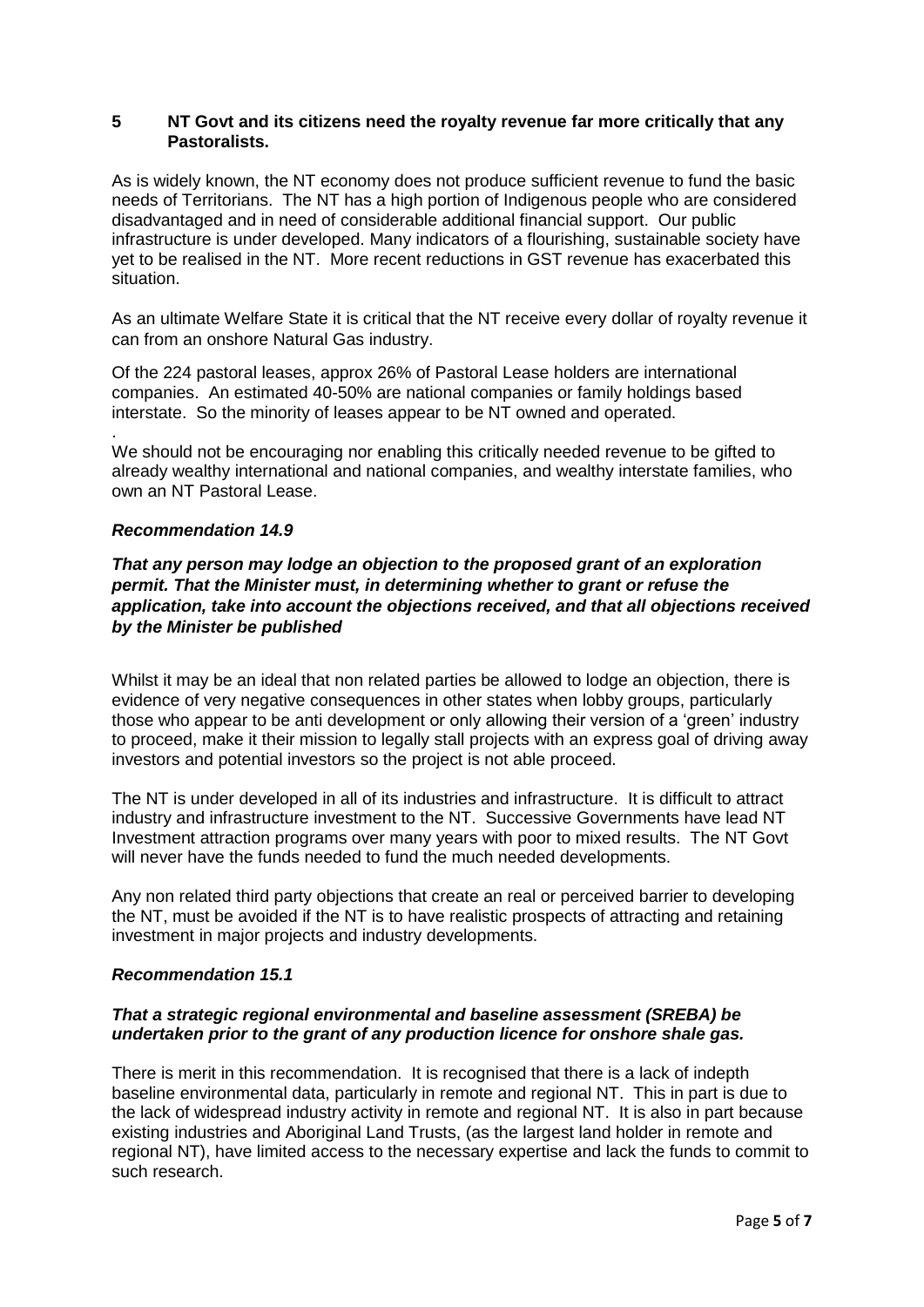During the recent Katherine community consultation and presentations there were requests that the baseline studies be mandated to occur prior to any exploration being undertaken.

Whilst this may appear to be a commendable suggestion, the ideal does need to be tempered against the potential impact on other industries. Any impost on the Onshore Natural Gas Industry has realistic prospections of being applied to all other industries.

As I mentioned in a previous presentation, almost all, if not all the industries in the NT are developing industries, not fully matured industries.

Doing business in remote areas of the NT, with its under developed infrastructure and under developed industries, incurs additional costs not experienced in interstate urban settings. If there is a requirement to undertake protracted and expensive research before any new development can effectively commence this would have a significant detrimental impact on all industry development.

As mentioned in the previous section above, investment attraction to the NT can be a challenge. Any recommendation that adds another layer of time delay and cost impost on a new development, particularly before its proponents have had an opportunity to undertake exploratory activities to clarify if the development is profitable, should be avoided.

The NT Pastoral Industry is not required to undertake baseline environmental data research prior to undertaking new developments or major changes in the use of the land. The industry in more recent years has been given the opportunity, through legislative changes, to establish non pastoral activities on their Pastoral Leases. The uptake has been slow. Most developments require external investments either by financial institutions or private investment. It is not difficult to image that a requirement to undertake extensive baseline research prior to any trial crops or trial animal production occurs would further hinder investment and development of non pastoral activity.

The NT Govt has just released a sizableTourism Development investment stimulus package. Any impost to conduct indepth baseline studies over long periods of time, prior to any development occurring, could seriously undermine the effectiveness of such a stimulus package.

Almost every industry could foreshadow barriers to proceeding with developments if there is a recommendation that baseline environmental research must occur prior to any exploration or trial project can commence.

If the recommendation is supported in the Final report, it should be limited to the production phase of gas development, not pre-exploration phase.

#### **Indigenous Economic Development**

In my recent presentation to the Panel in Katherine in Feb 2018, I discussed our experiences with the gas companies engaging local and Indigenous businesses and gave my views on the favourable prospects of this occurring in the future.

I mentioned that there is a remote Indigenous business that has an ongoing contract with a major gas company, providing well site surveillance and other services whilst the moratorium is in place. This contract has provided year round income, including much needed income in the Wet Season. This business has very sound prospects of obtaining more work should the moratorium be lifted.